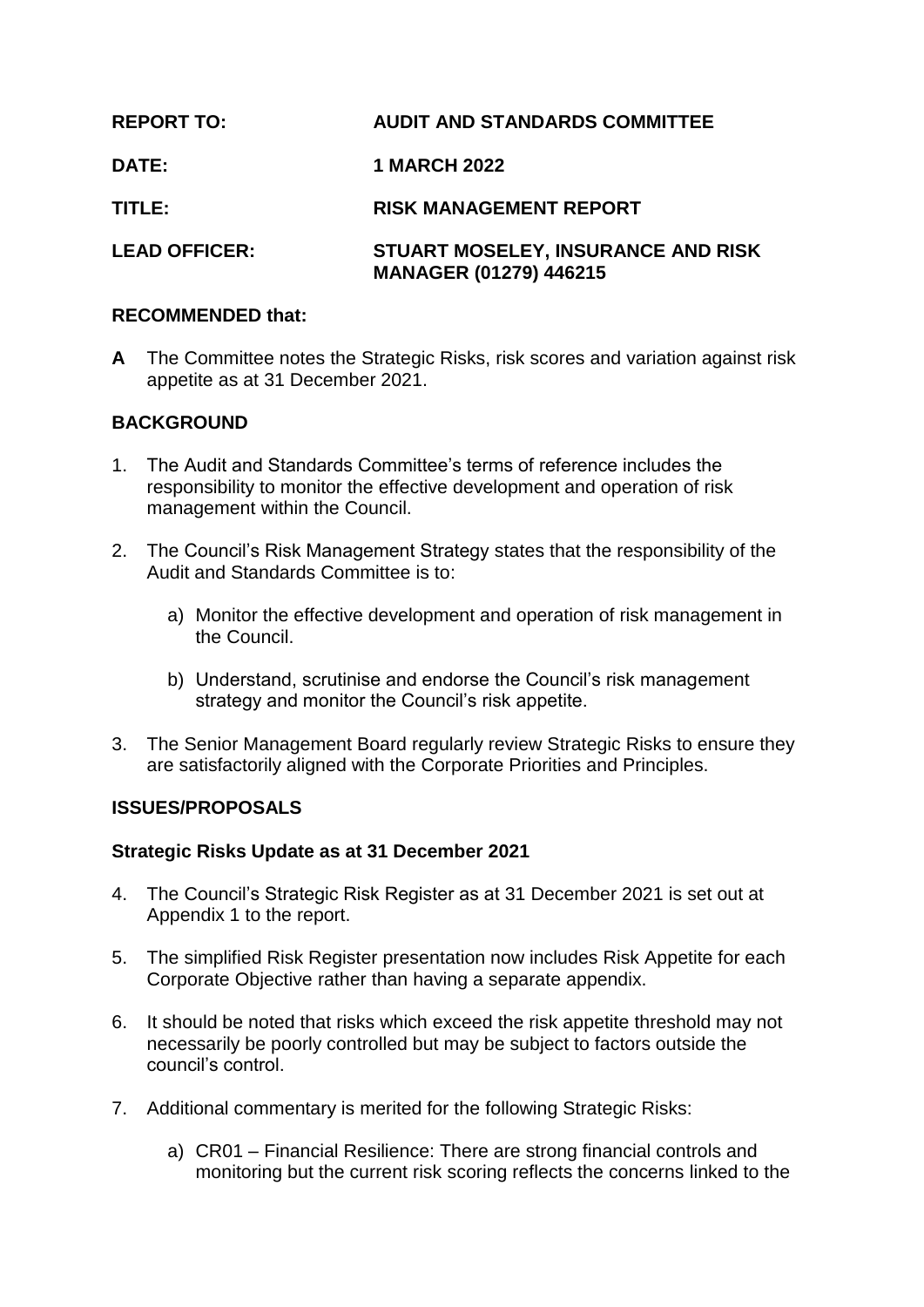ongoing impacts of the Covid crisis, Government fiscal policy and the possible future requirement to call upon council reserves. The council has approved a three-year MTFP which currently projects a three year balanced General Fund Budget covering the 2022/23 – 2024/25 financial years and has established a Budget Resilience Reserve to help manage the short term local impacts of the Covid crisis.

- b) CR06 Lack of Resources and Capacity, Council and key partners: HTS repairs and maintenance were reinstated following the challenges presented by Covid 19. The waste service provided by Veolia has been reviewed and as a result a rebalancing exercise has taken place to provide a more evenly distributed bin collection service throughout the week.
- c) CR08 Equality and Diversity: the current risk score shows that, whilst likelihood of the risk materialising remains in line with risk appetite threshold, it is perceived that impact from the risk materialising would be more severe.
- d) CR09 Provision of repairs, maintenance landscape and street scene services: The new HTS Group Ltd Business Plan, currently being developed, will demonstrate the required short term improvements for Housing Repairs and Environmental maintenance as well as the long term ambitions for growth across the Group.
- e) CR11 Business Resilience: The Council has applied itself well to address both strategic and operational issues throughout the Covid 19 pandemic to ensure continuity of services and continues to keep this strategic risk under review and control.

### **Next Steps**

- 8. The Senior Management Board will undertake a review of the strategic risks to ensure they reflect the Council's new Corporate Strategy and strategic themes from 2022/2023 onwards.
- 9. Risk Appetite will also be reviewed as part of the corporate risk process.
- 10. In conjunction with the new council structure and performance management process, the Risk Strategy will be updated to reflect roles, responsibilities and procedures.

#### **IMPLICATIONS**

**Strategic Growth and Regeneration** None Specific **Author: Andrew Bramidge, Director of Strategic Growth and Regeneration**

**Finance**  None Specific

**Author: Simon Freeman, Deputy to the Chief Executive and Director of Finance**